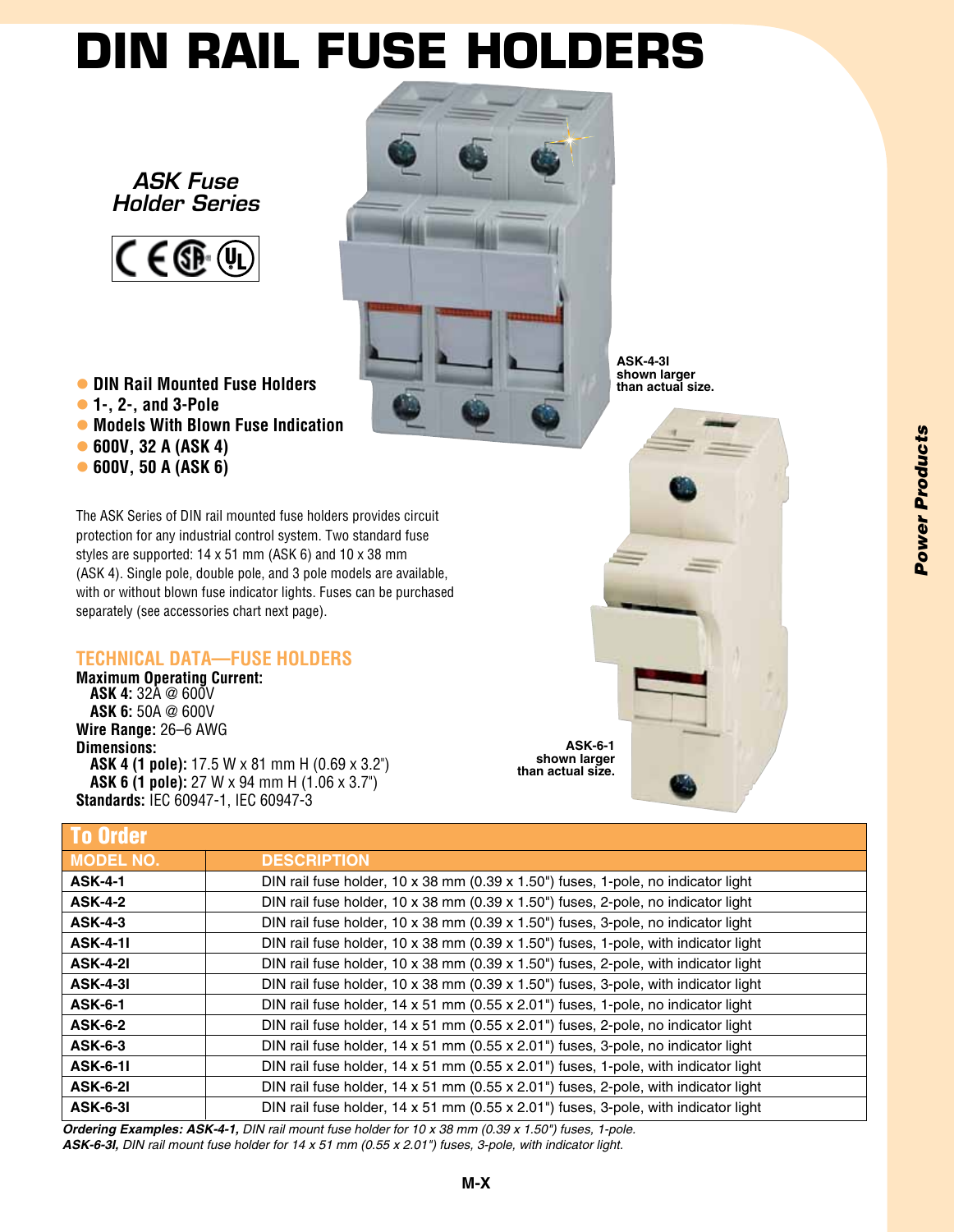## **ACCESSORIES**

| <b>MODEL NO.</b>                                                     | <b>DESCRIPTION</b>                                                   |  |  |
|----------------------------------------------------------------------|----------------------------------------------------------------------|--|--|
| DUAL ELEMENT 250V TIME DELAY FUSES FOR ASK6 SERIES                   |                                                                      |  |  |
| ECNR1                                                                | Fuses, 250V, 1 A                                                     |  |  |
| ECNR <sub>2</sub>                                                    | Fuses, 250V, 2 A                                                     |  |  |
| ECNR3                                                                | Fuses, 250V, 3 A                                                     |  |  |
| ECNR5                                                                | Fuses, 250V, 5 A                                                     |  |  |
| ECNR10                                                               | Fuses, 250V, 10 A                                                    |  |  |
| ECNR15                                                               | Fuses, 250V, 15 A                                                    |  |  |
| ECNR <sub>20</sub>                                                   | Fuses, 250V, 20 A                                                    |  |  |
| ECNR25                                                               | Fuses, 250V, 25 A                                                    |  |  |
| ECNR30                                                               | Fuses, 250V, 30 A                                                    |  |  |
| <b>GENERAL PURPOSE 250V CLASS M TIME DELAY FUSES FOR ASK4 SERIES</b> |                                                                      |  |  |
| MEN1                                                                 | Fuses, 250V, 1 A                                                     |  |  |
| MEN <sub>2</sub>                                                     | Fuses, 250V, 2 A                                                     |  |  |
| MEN <sub>3</sub>                                                     | Fuses, 250V, 3 A                                                     |  |  |
| MEN <sub>5</sub>                                                     | Fuses, 250V, 5 A                                                     |  |  |
| MEN <sub>10</sub>                                                    | Fuses, 250V, 10 A                                                    |  |  |
| MEN <sub>15</sub>                                                    | Fuses, 250V, 15 A                                                    |  |  |
| <b>MEN20</b>                                                         | Fuses, 250V, 20 A                                                    |  |  |
| <b>MEN25</b>                                                         | Fuses, 250V, 25 A                                                    |  |  |
| MEN30                                                                | Fuses, 250V, 30 A                                                    |  |  |
|                                                                      | <b>GENERAL PURPOSE 500V CLASS M TIME DELAY FUSES FOR ASK4 SERIES</b> |  |  |
| MEQ1                                                                 | Fuses, 500V, 1 A                                                     |  |  |
| MEQ <sub>2</sub>                                                     | Fuses, 500V, 2 A                                                     |  |  |
|                                                                      |                                                                      |  |  |
| MEQ3                                                                 | Fuses, 500V, 3 A                                                     |  |  |
| MEQ5                                                                 | Fuses, 500V, 5 A                                                     |  |  |
| MEQ10                                                                | Fuses, 500V, 10 A                                                    |  |  |
| MEQ15                                                                | Fuses, 500V, 15 A                                                    |  |  |
| <b>MEQ20</b>                                                         | Fuses, 500V, 20 A                                                    |  |  |
| <b>MEQ25</b>                                                         | Fuses, 500V, 25 A                                                    |  |  |
| <b>MEQ30</b>                                                         | Fuses, 500V, 30 A                                                    |  |  |
| FAST ACTING 600V CLASS CC FUSES FOR ASK4 SERIES                      |                                                                      |  |  |
| HCLR.5                                                               | Fuses, 600V, 0.5 A                                                   |  |  |
| <b>HCLR.75</b>                                                       | Fuses, 600V, 0.75 A                                                  |  |  |
| HCLR1                                                                | Fuses, 600V, 1 A                                                     |  |  |
| HCLR1.5                                                              | Fuses, 600V, 1.5 A                                                   |  |  |
| HCLR <sub>2</sub>                                                    | Fuses, 600V, 2 A                                                     |  |  |
| HCLR2.5                                                              | Fuses, 600V, 2.5 A                                                   |  |  |
| HCLR3                                                                | Fuses, 600V, 3 A                                                     |  |  |
| HCLR3.5                                                              | Fuses, 600V, 3.5 A                                                   |  |  |
| HCLR4                                                                | Fuses, 600V, 4 A                                                     |  |  |
| HCLR5                                                                | Fuses, 600V, 5 A                                                     |  |  |
| HCLR6                                                                | Fuses, 600V, 6 A                                                     |  |  |
| HCLR7                                                                | Fuses, 600V, 7 A                                                     |  |  |
| HCLR8                                                                | Fuses, 600V, 8 A                                                     |  |  |
| HCLR9                                                                | Fuses, 600V, 9 A                                                     |  |  |
| HCLR10                                                               | Fuses, 600V, 10 A                                                    |  |  |
| HCLR12                                                               | Fuses, 600V, 12 A                                                    |  |  |
| HCLR15                                                               | Fuses, 600V, 15 A                                                    |  |  |
| HCLR20                                                               | Fuses, 600V, 20 A                                                    |  |  |
| HCLR25                                                               | Fuses, 600V, 25 A                                                    |  |  |
| HCLR30                                                               | Fuses, 600V, 30 A                                                    |  |  |

*Note: For our entire selection of fuses visit us online.*